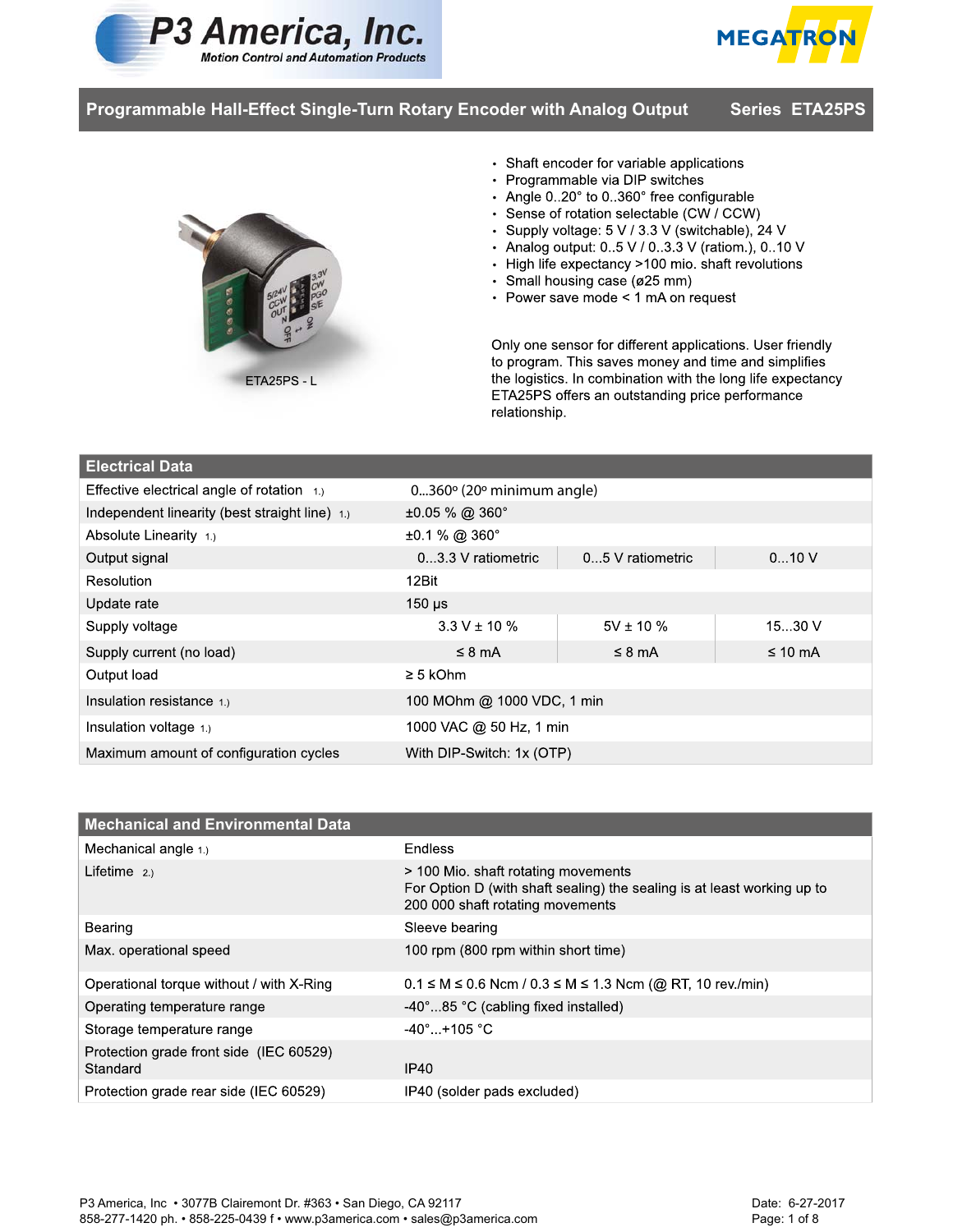



| <b>Mechanical and Environmental Data</b> |                                                                                                                                                                   |
|------------------------------------------|-------------------------------------------------------------------------------------------------------------------------------------------------------------------|
| Vibration (IEC 68-2-6, Test Fc)          | $\pm$ 1.5 mm / 20 g / 10 bis 2000 Hz / 16 frequency cycles (3x4 h)                                                                                                |
| Mechanical shock (IEC 68-27, Test Ea)    | 50 g $/$ 11 ms $/$ halfsine (3x6 shocks)                                                                                                                          |
| Max. radial load                         | 1 N                                                                                                                                                               |
| Mass (product with option ST1)           | Approx. 26 g                                                                                                                                                      |
| Fastening parts included in delivery     | Hex nut (AF14) and tooth washer, if option D is ordered then an additional<br>O-Ring is part of delivery as sealing between mounting panel and rotary<br>encoder. |
| Fastening torque mounting nut            | $\leq$ 3 Nm                                                                                                                                                       |
| Material shaft                           | Stainless steel                                                                                                                                                   |
| Material housing                         | Plastic / Bronze                                                                                                                                                  |

| <b>Immunity</b>                              |         |
|----------------------------------------------|---------|
| EN 61000-4-2 ESD                             | Class B |
| EN 61000-4-3 RF sine wave                    | Class A |
| EN 61000-4-6 Conducted sine wave             | Class A |
| EN 61000-4-8 Power frequency magnetic fields | Class A |

1.) According IEC 60393

2.) Determined by climatic conditions according to IEC 68-1, para. 5.3.1 without load collectives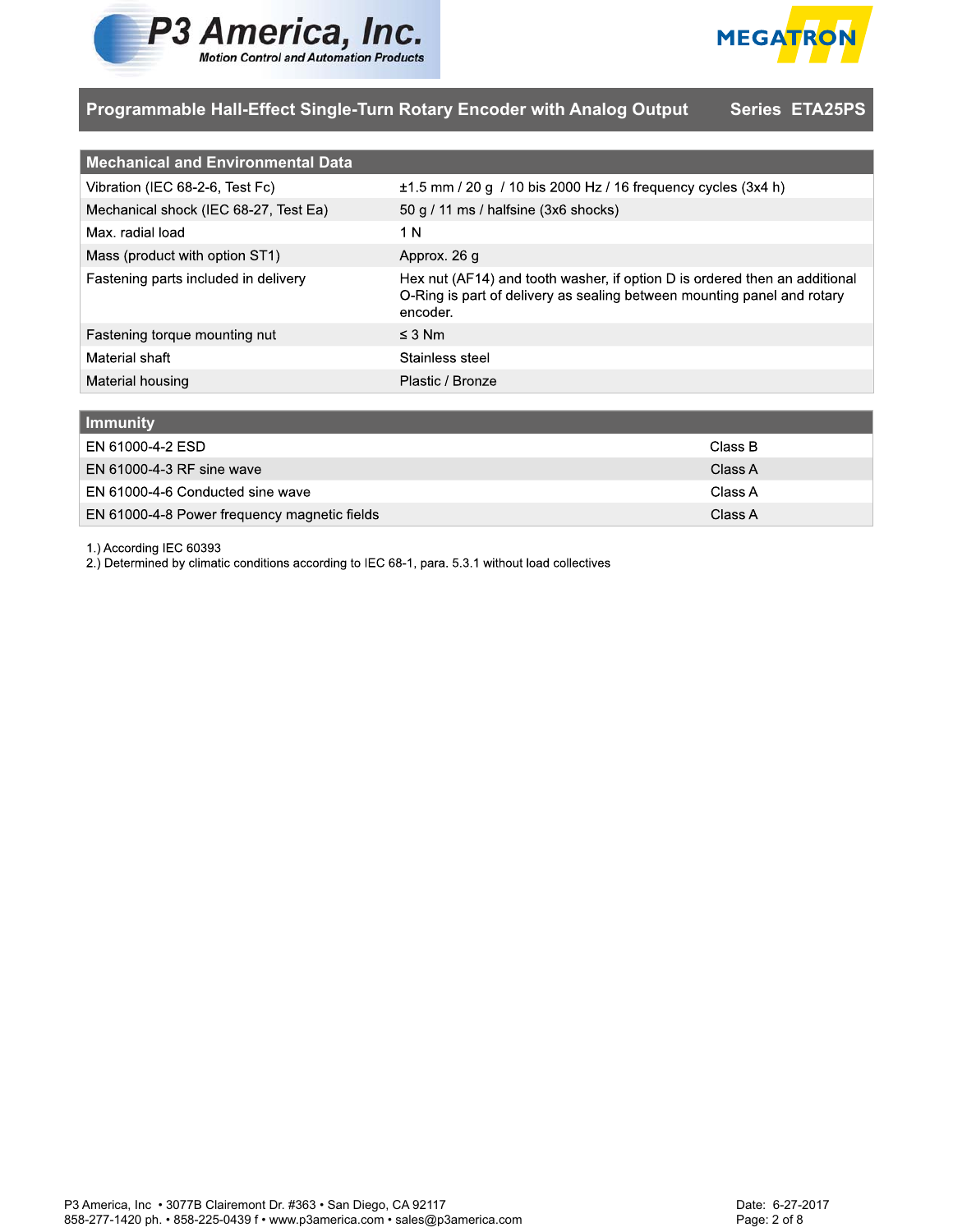



| <b>Order Code</b>                                                                                                                                                                                                                                                                                      |         |                         |              |                                                               |        |   |
|--------------------------------------------------------------------------------------------------------------------------------------------------------------------------------------------------------------------------------------------------------------------------------------------------------|---------|-------------------------|--------------|---------------------------------------------------------------|--------|---|
| <b>Description</b><br>User programmable angle sensor:<br>- Electrical rotation angle until 360°<br>- Sense of rotation CW oder CCW<br>- OTP (1x) programmable via DIP switches                                                                                                                         |         |                         |              | Selection: standard=black/bold, possible options=grey/cursive |        |   |
| <b>Series ETA25PS</b>                                                                                                                                                                                                                                                                                  | ETA25PS |                         |              |                                                               |        |   |
| Shaft diameter, shaft length:<br>Shaft diameter Ø 6 mm, shaft length 22 mm<br>Option: Shaft diameter Ø 6.35 mm, shaft length 22 mm<br>Option: User defined shaft dimensions [mm] Ø ≤6.35mm                                                                                                             |         | 6x22<br>6.35x22<br>XxXX |              |                                                               |        |   |
| Supply voltage / Output signal:<br>VSUP=5 V (4,55,5 V) / OUT=05 V (ratiometric)<br>VSUP=24 V (1530 V) / OUT=010 V                                                                                                                                                                                      |         |                         | 0505<br>2410 |                                                               |        |   |
| Shaft sealing (standard without shaft sealing):<br>Option: D with shaft sealing                                                                                                                                                                                                                        |         |                         |              | $\overline{D}$                                                |        |   |
| Electrical connection, cable length,<br>anti rotation pin (according drawing):<br>Standards:<br>Solder pads (anti rotation pin compatible to former series MAB25A,<br>anti rotation pin A)                                                                                                             |         |                         |              |                                                               | LA     |   |
| Electrical connection, cable length, anti rotation pin<br>(according drawing):<br><b>Options:</b><br><b>Electrical connection:</b><br>Option: solder pads<br>Option: clamping terminals<br>Anti rotation pin:<br>Option: anti rotation pin A (anti rotation pin compatible to former series<br>MAB25A) |         |                         |              |                                                               | L<br>K | Α |

## **Order example ETA25PS**

#### **Requirement:**

Shaft Ø 6.00 mm, shaft length 22 mm, VSUP=5V/OUT=0...5V, no shaft sealing, solder pads, anti rotation pin A

# **Example for order code:**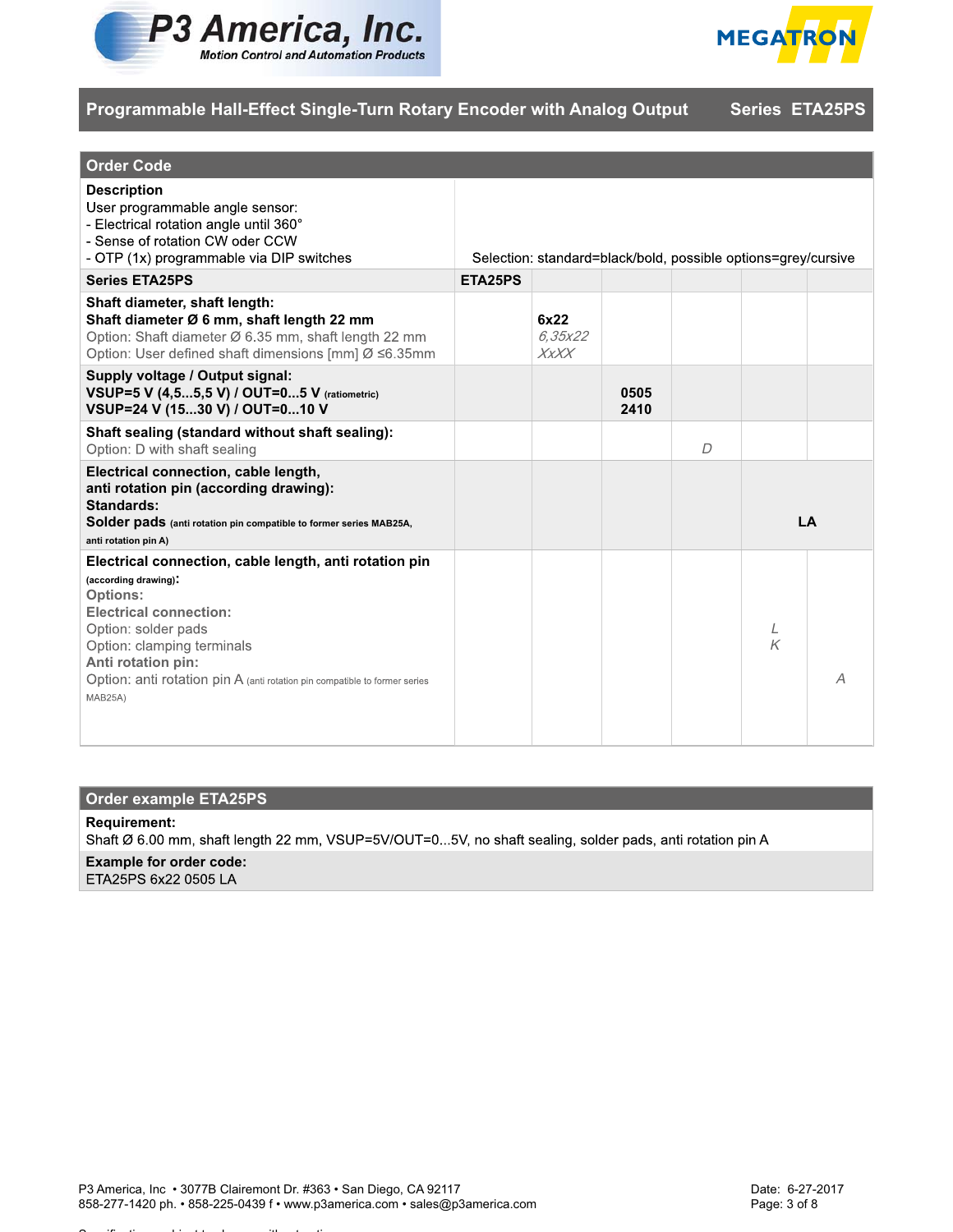



#### **Additional options**

**For higher quantities or on-going demand, additional options are available as described below**



For example:  $\circledS$  $\circledS$  $\circledS$  $\circledS$  $\circledS$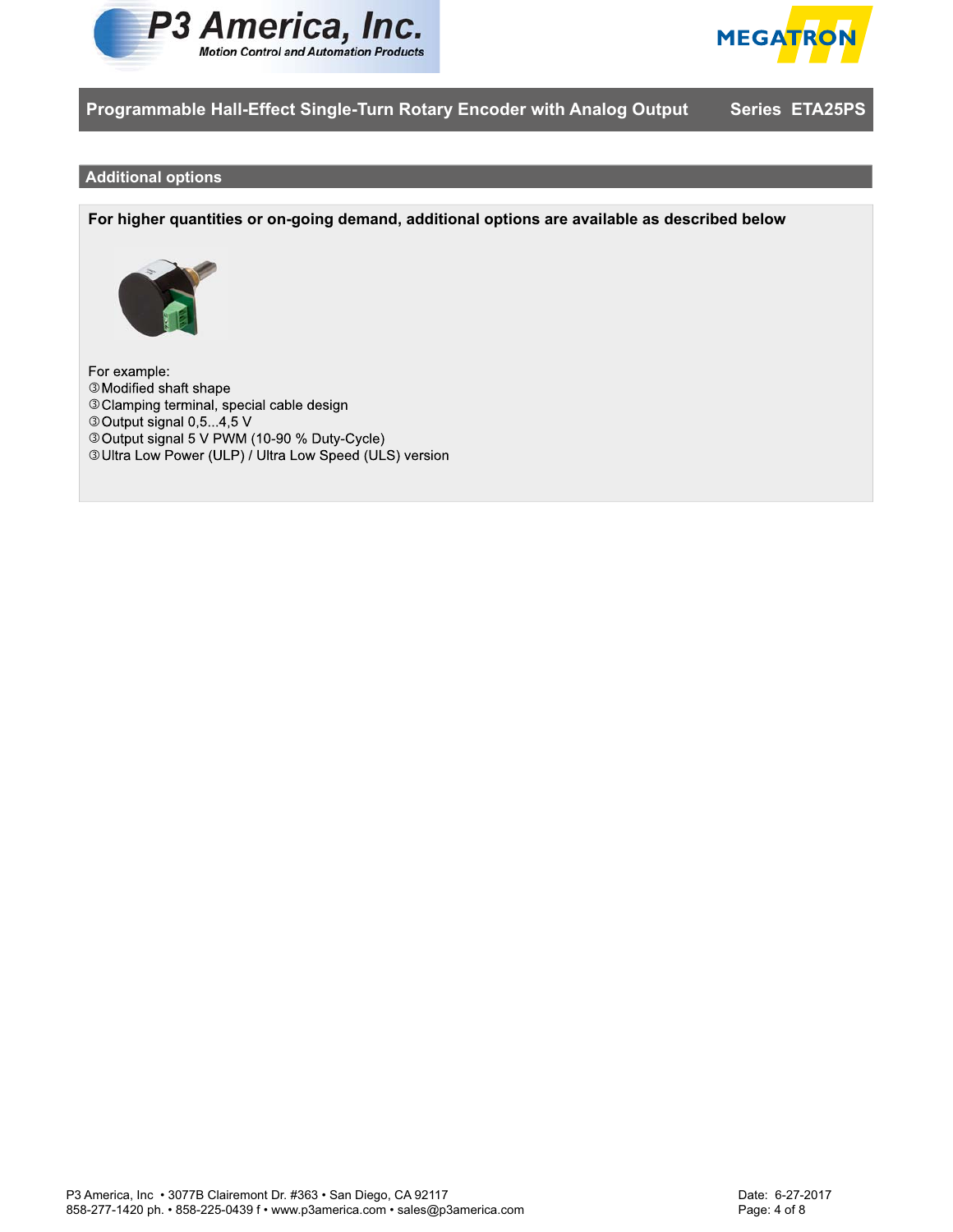



#### **Drawing**



| Standard shaft dimensions |                 |  |
|---------------------------|-----------------|--|
| Shaft length A            | $22 \text{ mm}$ |  |
| Shaft diameter D          | l 6 mm          |  |



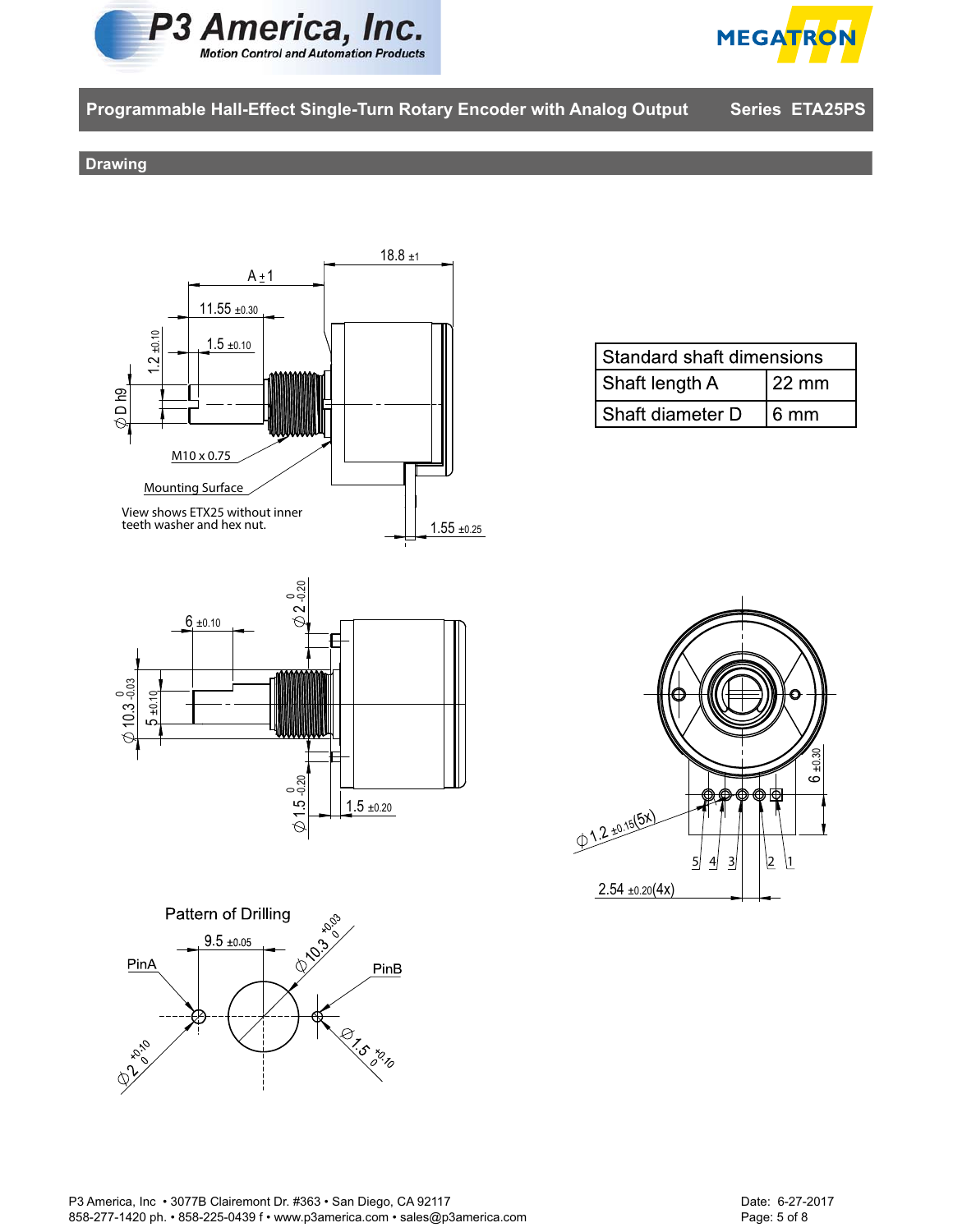



### **Drawing**

Option K







| <b>Cable- and Pin-assignment</b> |                  |  |  |
|----------------------------------|------------------|--|--|
| Function                         |                  |  |  |
| <b>VSUP</b>                      | PIN <sub>1</sub> |  |  |
| OUT                              | PIN <sub>2</sub> |  |  |
| <b>GND</b>                       | PIN <sub>3</sub> |  |  |
| <b>SCL</b>                       | PIN 4            |  |  |
| <b>SDA</b>                       | PIN <sub>5</sub> |  |  |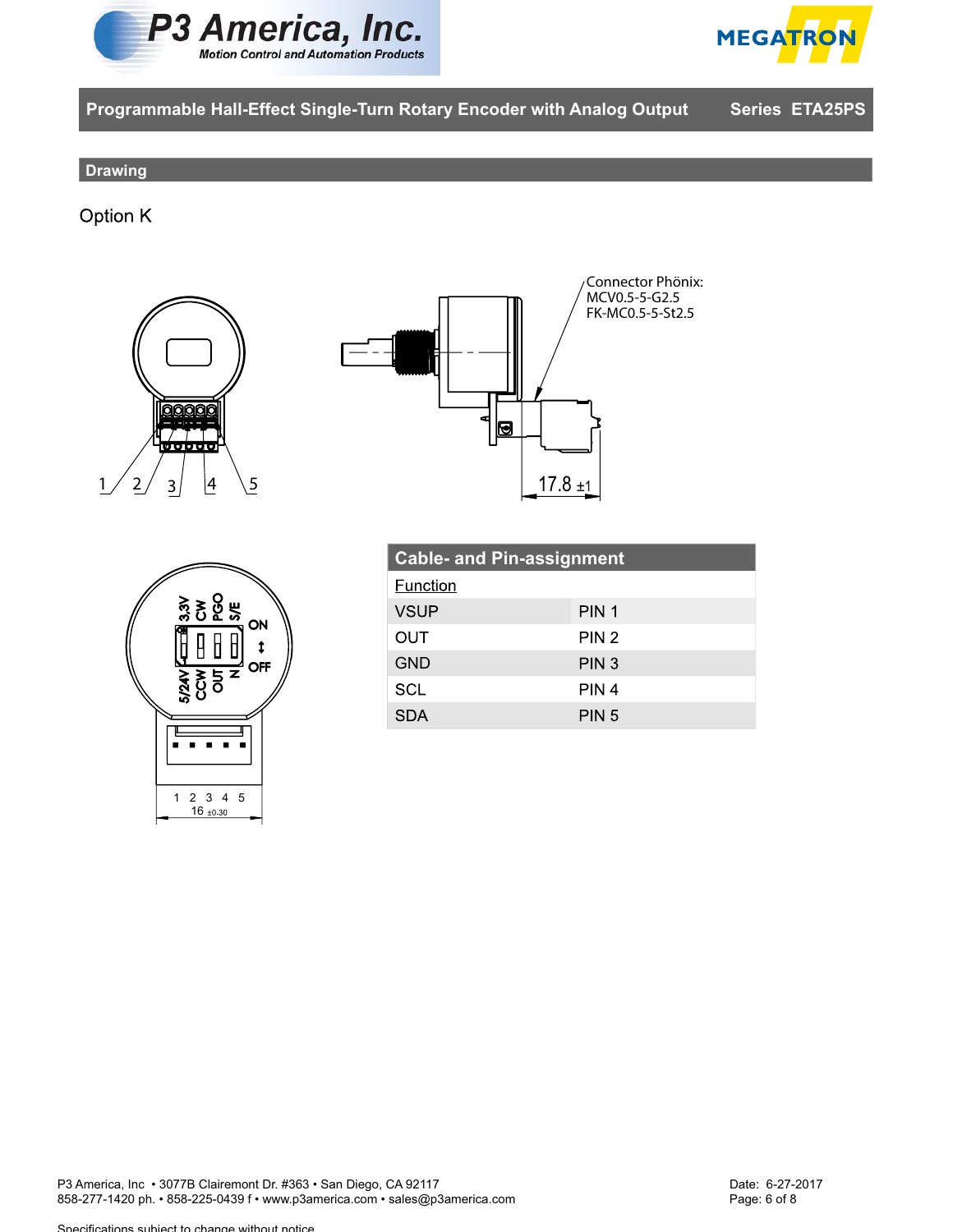



# **Operation of the Programming Interface ETA25PS**



| <b>Pin-Assignment:</b>      |  |  |
|-----------------------------|--|--|
| Solder lugs, 5-PIN, Contact |  |  |
| Spacing 2,54mm              |  |  |
| $1 = VSIIP$                 |  |  |
| $2 = 0$ UT                  |  |  |
| $3 = GND$                   |  |  |
| $4 = SCL$                   |  |  |
| $5 = SDA$                   |  |  |



| <b>Function</b>   | Switch No.<br><b>DIP-Switch OFF</b> |                                | <b>DIP-Switch ON</b>                     |  |
|-------------------|-------------------------------------|--------------------------------|------------------------------------------|--|
| Supply voltage    |                                     | 5V (24V *)                     | 3.3V                                     |  |
| Sense of rotation | 2                                   | <b>CCW</b>                     | <b>CW</b>                                |  |
| Operating mode    | 3                                   | <b>OUT</b><br>(measuring mode) | <b>PGO</b><br>(programming mode)         |  |
| Programming input | 4                                   | N<br>(inactive)                | S/E<br>(setting start / end<br>position) |  |

#### **Programming Procedure:**

# **A. Before you connect the supply voltage:**

1. Configure DIP-Switch 1: Chose supply Voltage (5V (24V / 3.3V)). (\*) In case that 24V supply voltage version was ordered it is not allowed to switch DIP switch 1 to 3.3V position.

- 2. Configure DIP-Switch 2: Chose sense of rotation (rising output signal in CW or CCW direction
- $\rightarrow$  please see drawing on the right hand)
- 3. DIP-Switches 3 and 4 must be set both in OFF-Position



# **B. Programming the start- and end position:**

Specifications subject to change without notice

- 1. Connect power supply voltage<br>2. Switch DIP-Switch 3 to ON-Position (programming mode)
- 3. Put the shaft to start position and set DIP-Switch 4 for > 1s to ON and then back to OFF
- 4. Put the shaft to the end position and set DIP-Switch 4 for > 1s to ON and then back to OFF
- 5. Switch DIP-Switch 3 to OFF-Position (measuring mode)  $\frac{1}{2}$  to OFF-Position 3 to OFF-Position (measuring mode)

**READY**